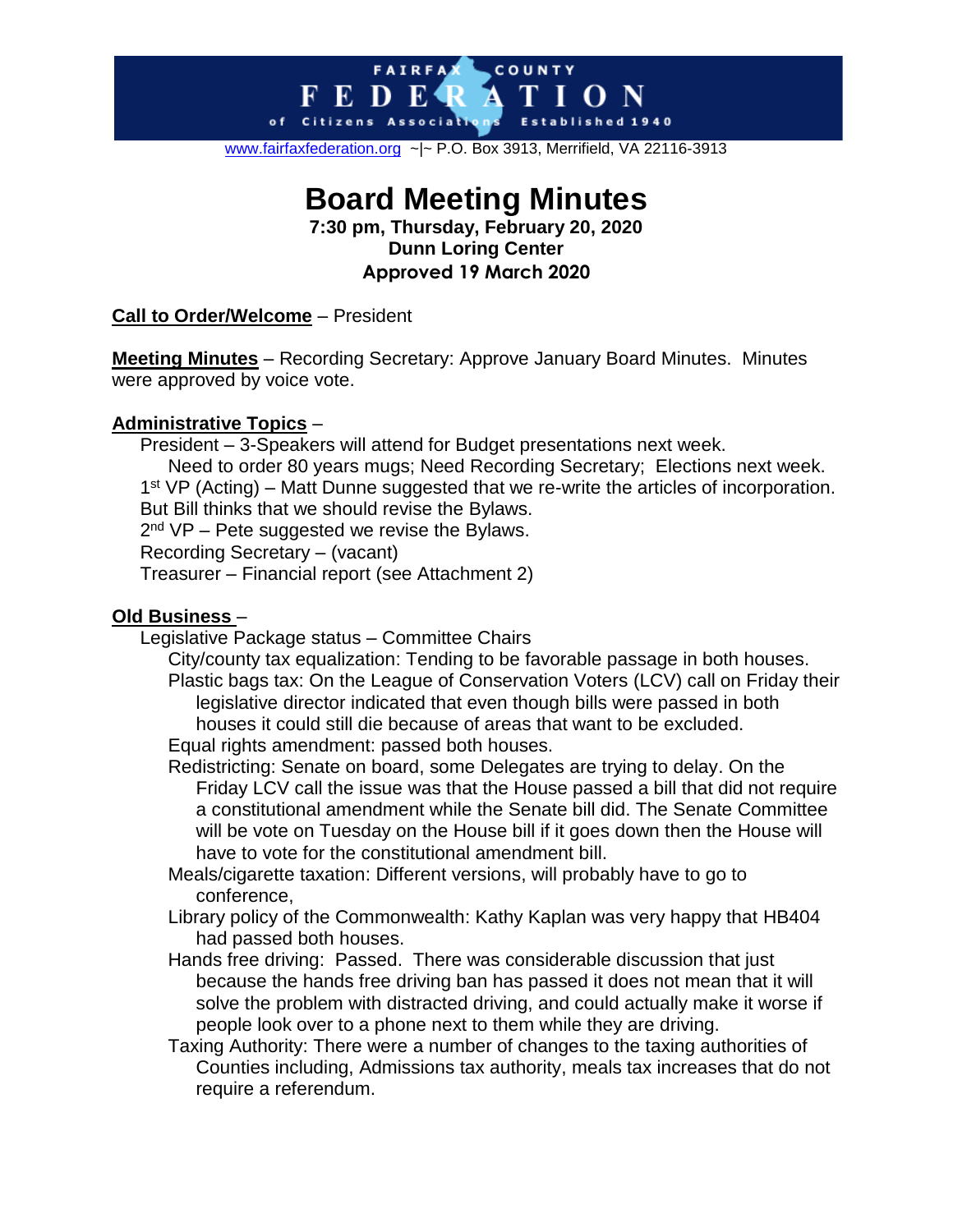COY Events status – Matt has set up an RSVPIFY web site. The COY is on Friday, May 1 at the Springfield Golf and Country Club. Break even = 80 people. Need someone to contact Filler-Corn to introduce the COY. Matt has reached out but hasn't heard back (she's been busy in Richmond). The consensus of the Board was that there isn't a problem engraving the awards with the Fairfax County Federation of Citizens Association logo.

**AI** – Bill Barfield and/or John Ribble will contact Jerry Connolly.

Other from the floor – "Join the Federation and see how real change happens" - Alex

#### **New Business** – Other from the floor

**Changing the Articles of Incorporation:** Matt proposed revising the membership to include a more general definition so that it could include organizations of renters and businesses as non-voting members. Matt also proposed changing the name of the organization. The changes will need to be approved by the Board and the Membership.

**AI** – Matt will send it out his proposals for changing the Articles of Incorporation to the Board for review.

**District Council Reports** – (brief oral presentation or written attachment)

**Providence:** Affordable housing meeting on February 12<sup>th</sup>. The speakers were Gerald Poje, Chair of the Fairfax County Housing Advisory Committee, Ken McMillon who serves on the Committee, and Benjamin Boxer, Fairfax County Department of Housing and Community Development. Ken in particular was an excellent speaker with compelling life story that will go a long way to dispelling myths about homeless people. I strongly suggest them all as speakers for a future Federation meeting. The next PDC meeting will be March 11, topic to be determined. There will be a special meeting on March  $25<sup>th</sup>$  to discuss the County and School Budgets. All meetings will be at the Providence Government Center. **Braddock:** Overview of the School budget.

- **Sully:** Concern about Dulles landing and arrivals approaches. County approved an increase in the acceptable noise levels. One residential development was going to be directly below the approaches. Article in the Connection. Jeff is going to oppose the approval for the development.
- **Mount Vernon:** The South County Site Specific Contingency planning process is starting. There are 5 members of the MVCCA are on the Task Force.

**Committee Reports** – (brief oral presentation or written attachment)

- **Environment:** Intensely Developed Areas (IDAs) issue is being discussed internally. The Community-wide Energy and Climate Action Plan (CECAP) meetings have started. Ana attended the first meeting on January 24<sup>th</sup> and thinks that she will be able to attend all the rest of them but I plan to attend them as well. ICF is running the discussion. Flint is looking at Resiliency Planning process. There is a Fairfax County Disaster Support Network and Community Resiliency Group and it would make a good topic for a future Federation meeting.
- **Education:** Joint Environmental Task force Looking at climate change. There was a lengthy discussion of the issue at the most recent FCPC Board meeting.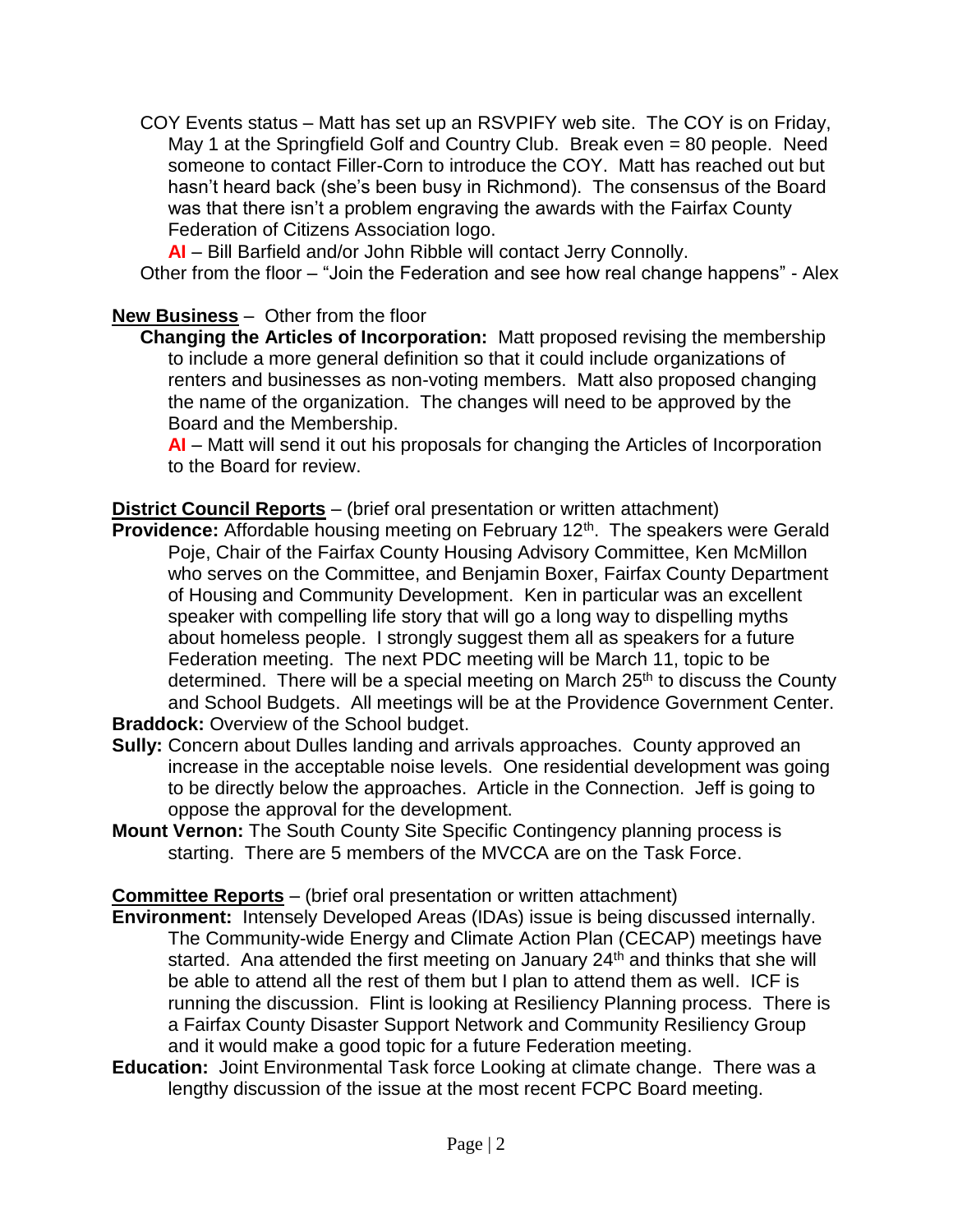- **Transportation:** The Blue/Orange/Silver line optimization task force is looking at several options including crossing over to International Harbor and looking extending the blue line to Prince William County. Fairfax County Department of Transportation has split the county into 5 nodes. The first node is the Reston-Herndon node. Fairfax Connector can now go into Loudon to go to the community college.
- **Web site:** If you want something posted on the web site be sure to say "Please Post" at the top of the message sent to Webmaster Jeff.

#### **Next Meetings**

#### **Membership meeting:**

February 27 – School & County Budget presentations, 7:30 pm, Providence Community Center

March 26 – FCFCA Budget Resolution vote, 7:30 PM, Providence Community **Center** 

**Board Meeting:** January 23, Dunn Loring Center

#### **Attachments:**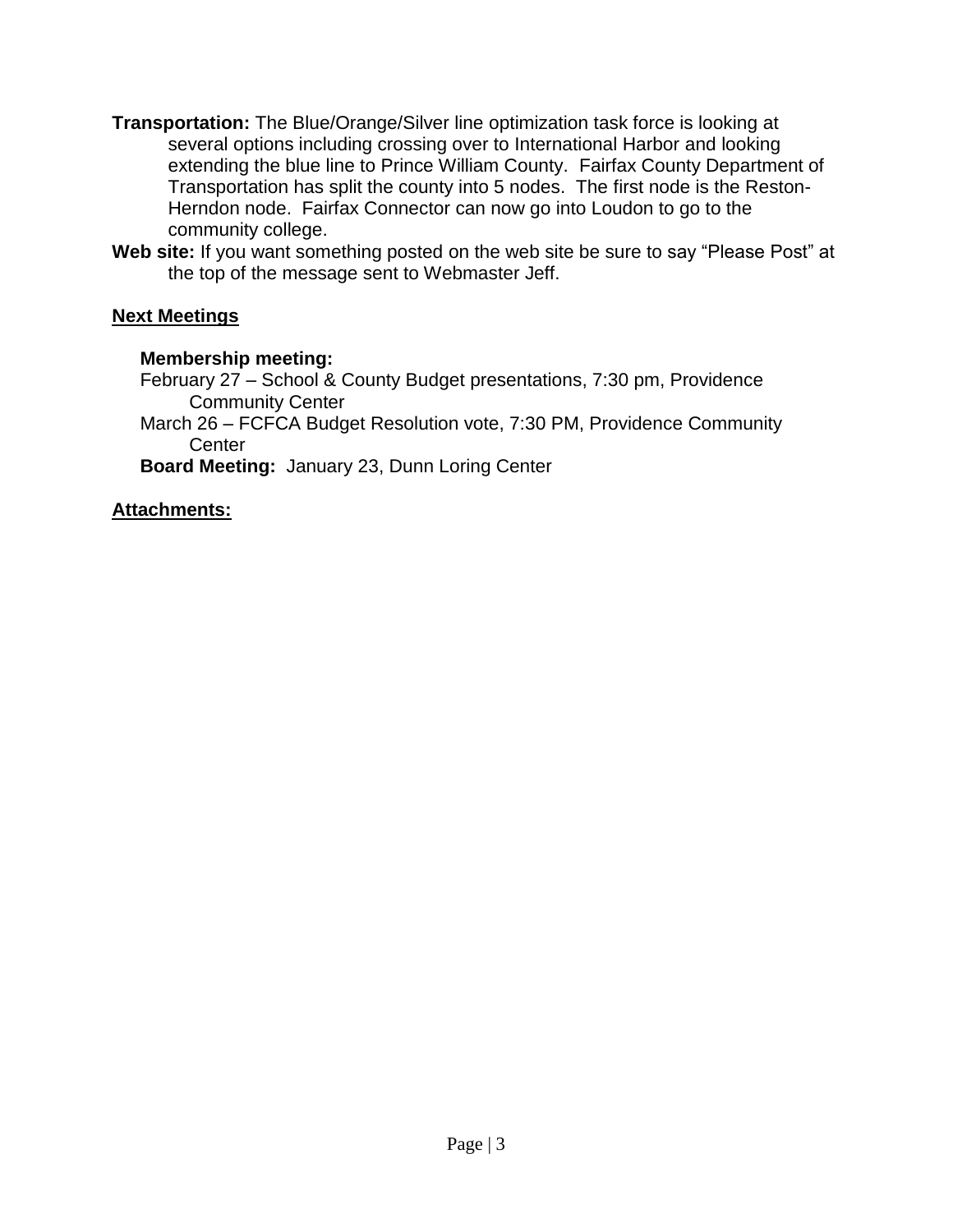| <b>Board Member</b><br>(as of Jun 2019) | <b>Present</b> | <b>District</b><br><b>Council Rep.</b> | <b>Committee or</b><br><b>Support Position</b> | <b>Elected Position</b>        |
|-----------------------------------------|----------------|----------------------------------------|------------------------------------------------|--------------------------------|
| <b>Bill Barfield</b>                    | X              |                                        | Legislation                                    | President                      |
|                                         |                |                                        | Environment                                    |                                |
| John Birch                              |                |                                        |                                                | <b>Recording Secretary</b>     |
| Leslie Braun                            |                |                                        | Finance                                        | Treasurer                      |
| Karen Campblin                          |                |                                        | Land Use, Transportation                       |                                |
|                                         |                |                                        | Land Use                                       |                                |
| <b>Matt Dunne</b>                       | X              |                                        | Membership                                     |                                |
| David Edelman                           |                |                                        | <b>Budget</b>                                  |                                |
| Jennifer Abdelmalek                     |                | Mason                                  |                                                |                                |
| Gabe Goldberg                           | X              |                                        | <b>Public Safety</b>                           |                                |
| Dennis Hays                             |                |                                        | Library                                        |                                |
| Don Hinman                              |                |                                        | <b>Citizen Association Services</b>            |                                |
| Kathy Kaplan                            |                |                                        | Library                                        |                                |
| Alejandro Mattiuzzo                     |                |                                        | Finance                                        |                                |
| <b>Catherine Mortensen</b>              |                |                                        | Human Services                                 |                                |
| <b>Jeff Parnes</b>                      | X              | Sully                                  | Transportation, Resolutions,<br>Webmaster      |                                |
| Mike Perel                              | X              | <b>Braddock</b>                        | <b>Human Services</b>                          |                                |
| John Pinkman                            |                |                                        |                                                |                                |
| <b>Ed Saperstein</b>                    | X              |                                        | <b>Education</b> , Finance                     |                                |
| Sue Shuman                              |                |                                        | <b>Citizen Association Services</b>            |                                |
| Dean Sherick                            |                |                                        | <b>Public Safety</b>                           |                                |
| Pete Sitnik                             | X              |                                        |                                                | 2 <sup>nd</sup> Vice President |
| <b>Patrick Smaldore</b>                 | X              |                                        | <b>Public Safety</b>                           |                                |
| Tim Thompson                            |                |                                        | Budget, Legislation, COY,<br>Nominating        | <b>Past President</b>          |
| Nancy Trainer                           |                |                                        | <b>Education</b> , Nominating                  |                                |
| Alex Vassalotti                         | X              |                                        | Land Use, Environment                          |                                |
| Katherine Ward                          |                | Mt. Vernon                             |                                                |                                |
| Flint Webb                              | X              | Providence                             | Environment                                    |                                |
| Erika Yalowitz                          |                | Providence                             |                                                | Correspond. Secretary          |
| (vacant)                                |                | Springfield                            |                                                |                                |
| (vacant)                                |                | Lee                                    |                                                |                                |
| John Ribble                             |                | Mt. Vernon                             |                                                |                                |

## **Attachment 1. Board Attendees, 20 February 2020**